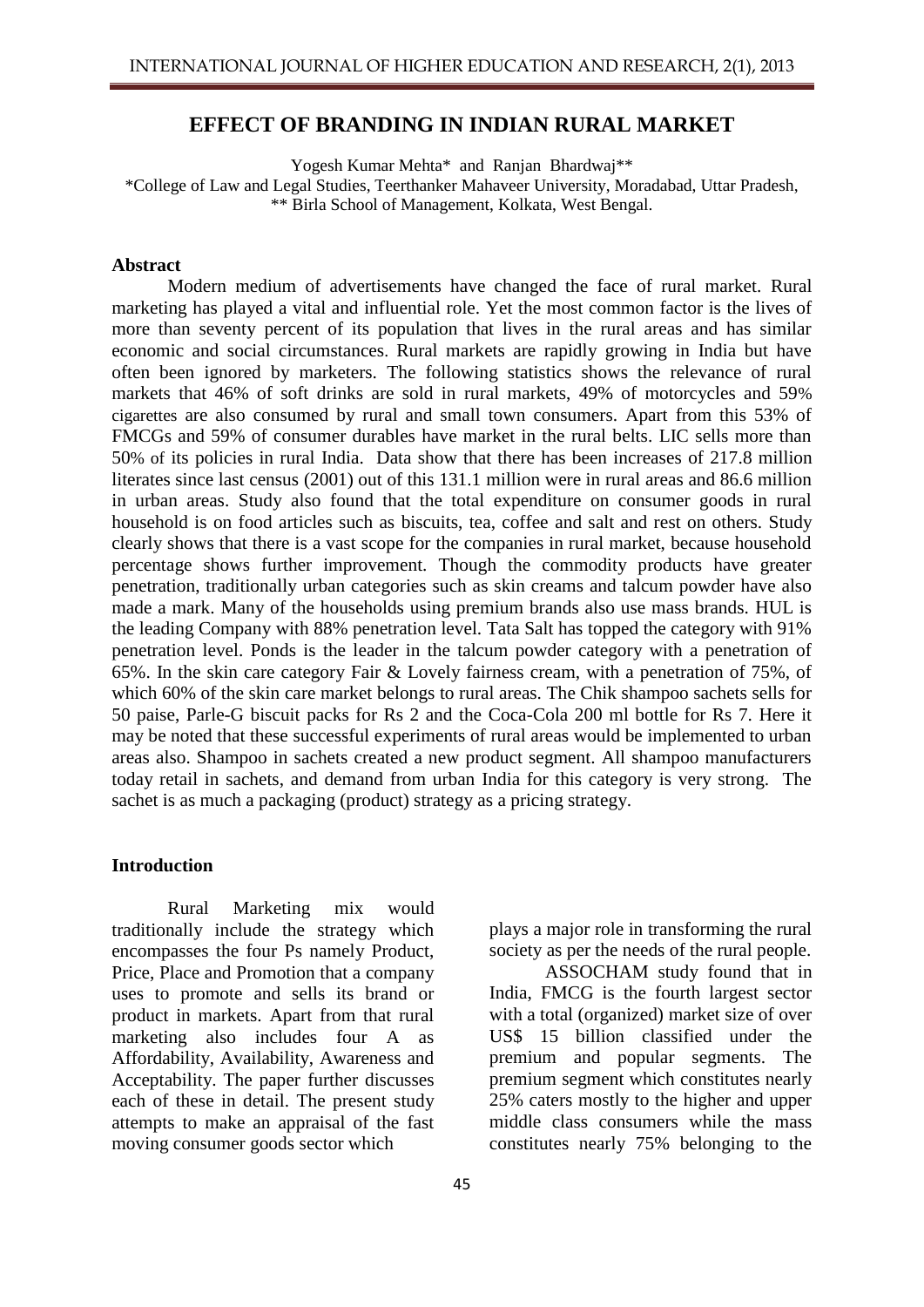semi-urban or rural areas that are not brand conscious. It is pertinent to note that different modes of advertisements have changed the face of rural market. Rural knowledge centre sponsored by NABARD started with a view to provide the assistance to the deep rural areas farmers started in 2005-06. As Paul Mazur defines, "Marketing""s role is delivery of a higher standard of living to people in the society". Former Prime Minister Sri Atal Bihari Vajpayee started Kissan Call Centre on January 21, 2004. In recent past brand awareness in rural areas has played an important role and changed the interest of rural people. The branding is showing increasing tendency in all major parts of areas of highway too. It is pertinent to note that branding has brought major changes at

## **Indian Rural Market**

India constitutes about 17.5% of the world population according to 2011 census survey. Overall population registered an increase of 17.64% during the period 2001-11. Literacy rate in India increased up to 74.04% consisting male literacy rate of 82.14% and female literacy rate at 65.46%. Today, rural markets are critical for every marketer whether it is a branded shampoo or an automobile. Increasing purchasing power and easily available loan facility have also changed the mindset of the people to take risky decisions to fulfil their dreams.

## **Rural Markets Products**

- (a) Maruti Suzuki, India's leading automobile manufacturer today sells 5% of its vehicles in the rural markets. The company expects this number to rise to 15% in the next two years. This is not just our wish, but reflects market demand.
- (b) In insurance sector, a huge market is still untapped. According to industry estimates nearly 97% people are not

grassroots level and thus increased the market share. Study significantly advocates the changing pattern of the rural consumers in India close to 72%. Prof. Devi Singh says that "Rural India comprises all places that are not urban". Urban India constitutes places with a population of more than 5000; a population density above 400 per square kilometre, all statutory towns, that is, all places with a municipal corporation, municipal board, cantonment board, notified area council, etc. and with 75% of the male working population engaged in non-agricultural employment. Rural markets in India constitute a wide and untapped market for many products and services which are being marketed for the urban masses.

insured just because of lack of awareness.

(c) Mobile device manufacturers are also tailoring their products as per needs of the rural people. Nokia had earlier launched a basic handset with a torch keeping in view that larger part of rural India facing problem of electricity. In the year 2008 company launched Nokia Life Tools which consists a range of agriculture, education and entertainment services designed especially for the consumers of small rural towns. Company committed to providing timely and relevant information customized to the user's location and personal preferences directly on their mobile devices.

According to World Gold Council 60% of India's annual consumption of gold and gold jewellery is from rural and semiurban areas. Tata had launched a massmarket jewellery brand Gold Plus. Tata uses trained youth to the villages as brand ambassadors. The problem with gold in India is that it is often adulterated. In rural areas, gold jewellery is not for ornamentation but it is used as a safety net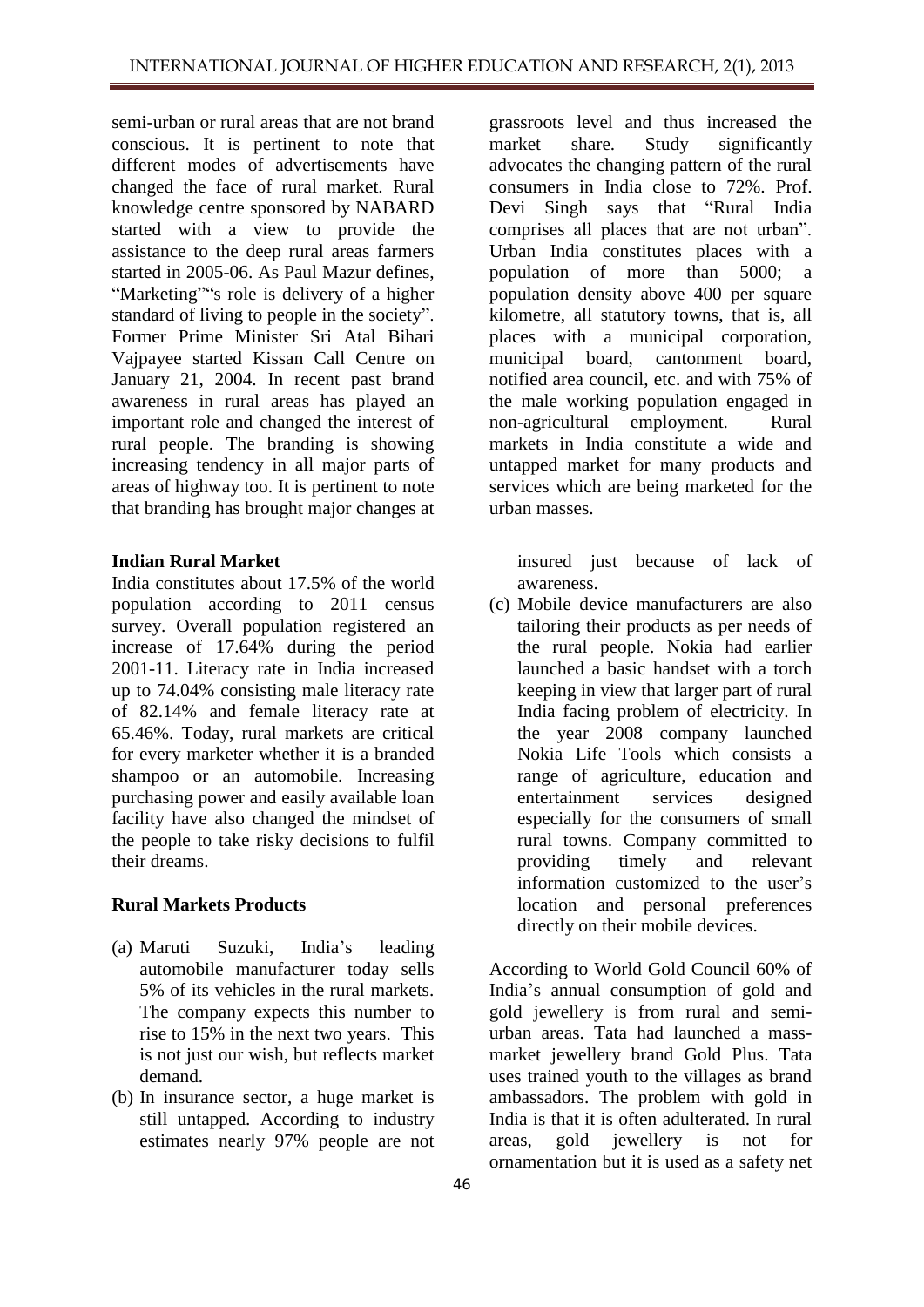for emergency purposes. It had ethnic touch with its designs and retailing and substantial scope to create products. Chik shampoo created the jasmine variant (in tune with the culture of women using jasmine flowers to style their hair). TVS mopeds created functional value in tune with the all purpose vehicle culture existing in several parts of the non-metro areas.

# **Pricing Strategy**

The Chik shampoo sachets sells for 50 paise, Parle-G biscuit packs for Rs 2 and the Coca-Cola 200 ml bottle for Rs 7. Here it may be noted that these successful experiments of rural areas would be implemented to urban areas also. Shampoo in sachets created a new product segment. All shampoo manufacturers today retail in sachets, and demand from urban India for this category is very strong. The sachet is as much a packaging as well as pricing strategy. Villagers were facing problems of hardness in water in various parts of country so it was in the interest of people and company to launch such product. Shampoo in sachets sold in villages is same as in towns. Company tailored the products to suit the rural and urban people. Distribution and promotional channels also needed to be different for rural markets. Private sector Company like ITC has set up the e-Choupal network and Hindustan Unilever Limited had project Shakti under which women's self-help groups worked as the link of the retail chain. Here it may be noted that Indian markets have witnessed change to convert itself into a retail chain for a variety of products. An even fair-price shop is created for those who are above the poverty line and prefers quality products at higher prices.

In fact government's rationing system has been revolutionised in post globalisation era where people are trying to get more fancy items at increased price. In the area of promotion, television has

invaded rural India. TV reaches even very small villages through community but advertising is more important to create awareness among the population specially trying to target rural areas.

Several FMCG companies such as Godrej Consumer Products, Dabur, Marico have increased their marketing efforts in rural India and small towns in order to establish a local distribution networks. "Rural melas" are being organised by Godrej in order to attract and access potential rural consumers. Major domestic retailers like AV Birla, ITC, Godrej, Reliance and many others have already set up farm linkages. Hariyali Kisan Bazaars (DCM) and Aadhars (Pantaloon-Godrej JV), Choupal Sagars (ITC), Kisan Sansars (Tata), Reliance Fresh, Project Shakti (Hindustan Unilever) and Naya Yug Bazaar have established rural retail hubs. Coca-Cola and Pepsi soft drink brands suffered a setback in August 2008 due to a product contamination scare. Both of them had already cut profit margins in order to meet competition from low-priced local fruit drinks. This prompted their focus to shift towards the rural belts. Indian consumers are accustomed to drinking a variety of locally-produced soft drinks that are sold in small stands throughout the country. Rural India is still a highly price-sensitive marketplace. Moreover the average consumer has insufficient income to engage in discretionary spending. In order to increase sales growth, the major soft drink companies have changed their pricing strategies to capture the market base at grass root level and set price of 200 ml bottle at Rs 5.

The rural economy contributes nearly half of the country's GDP (ETIG 2002-03) which is mainly based on agriculture monsoon. In India there are 6.36 lakh villages; out of which only 13% villages have population above 2000. More than 50% of the sales of FMCG companies come from the rural areas. The McKinsey report (2007) states that Indian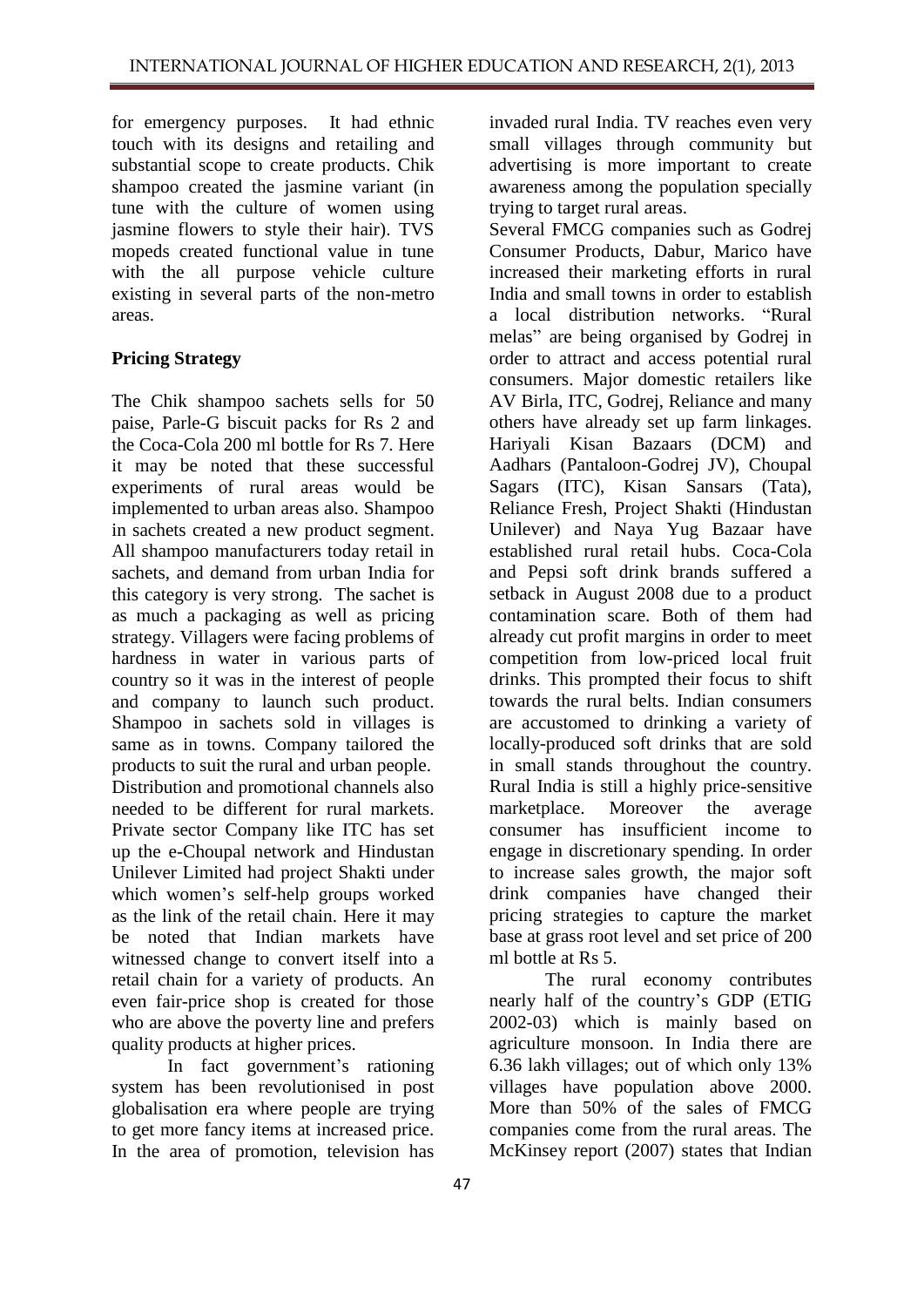rural market in next twenty years will be higher than the total consumer markets in other countries such as South Korea or Canada what they have today, and almost four times the size of present Indian urban market and estimated the size of the rural market about US\$ 577 billion.

A marketer faces many challenges in rural marketing. The first is posed by the geographic spread and low population density in the villages in the country. To cater such a large scale problem across the country Company needs to plan the inventory very carefully. Inventory should be maintained at the lowest possible levels so that it can be moved easily. The availability of local transportation should be a key determinant of the warehousing network. The limited infrastructure like roads, electricity and transportation facilities must be there.

## **Research Methodology**

Soon after introducing the new economic policy in India entry of private sector companies have created a new scene in the fast moving consumer goods (FMCG) sector. Here an attempt is made to study the existing as well as future potential of the Indian rural market.

# **Objective of the Study**

To check the brand awareness and their effectiveness among rural population and also to check the brand positioning strategy of the company.

## **Scope of Study**

The present study is based on impact of branding in Indian rural market. The study would certainly pave the way for further improvement in the existing model. Since Indian rural market is more concerned to price, thus companies would be benefited to explore the rural areas as per societal needs.

**Period of Study**

The period of study is covered from the year 2001 and onwards to present the best and latest position of the Indian rural market. Study is more centralized on the recent changes made in market.

# **Sources of information**

The study is mainly based on secondary source of information i.e. annual report, fact sheets and relevant website. Besides these other important information like income class, choices, purchasing power etc are also covered to explore the market.

## **Research design and Sampling techniques**

For the purpose of study data collection is based on the exploratory research to draw the specific conclusion about the rural population.

# **Plan of Study**

The analysis is based on available relevant information, which is arranged in the tabular form. The major emphasis is given on trend to check that how they are performing and how it will affect the rural population.

## **Limitations of Study**

Though maximum care has been taken for the analysis but study may suffer from some limitations. The reliability of the findings depends on the reliability of the information supplied to the researcher which is based on fact and figures.

## **Significance of Study**

The present study will be of immense help to the corporate planners, executives, professionals, academicians, government and off course to the company.

## **Population Status**

The following Tables 1-10 depict the overall performance of different products in rural areas. It is clear from the census survey report, 2011 that total number of villages increased by 2,279 from 6,38,588 (2001) to 6,40,867 (2011). It is also found that total population 1,210,193,422 (100%) constitutes rural population 833,087,662 (68.84%) with urban population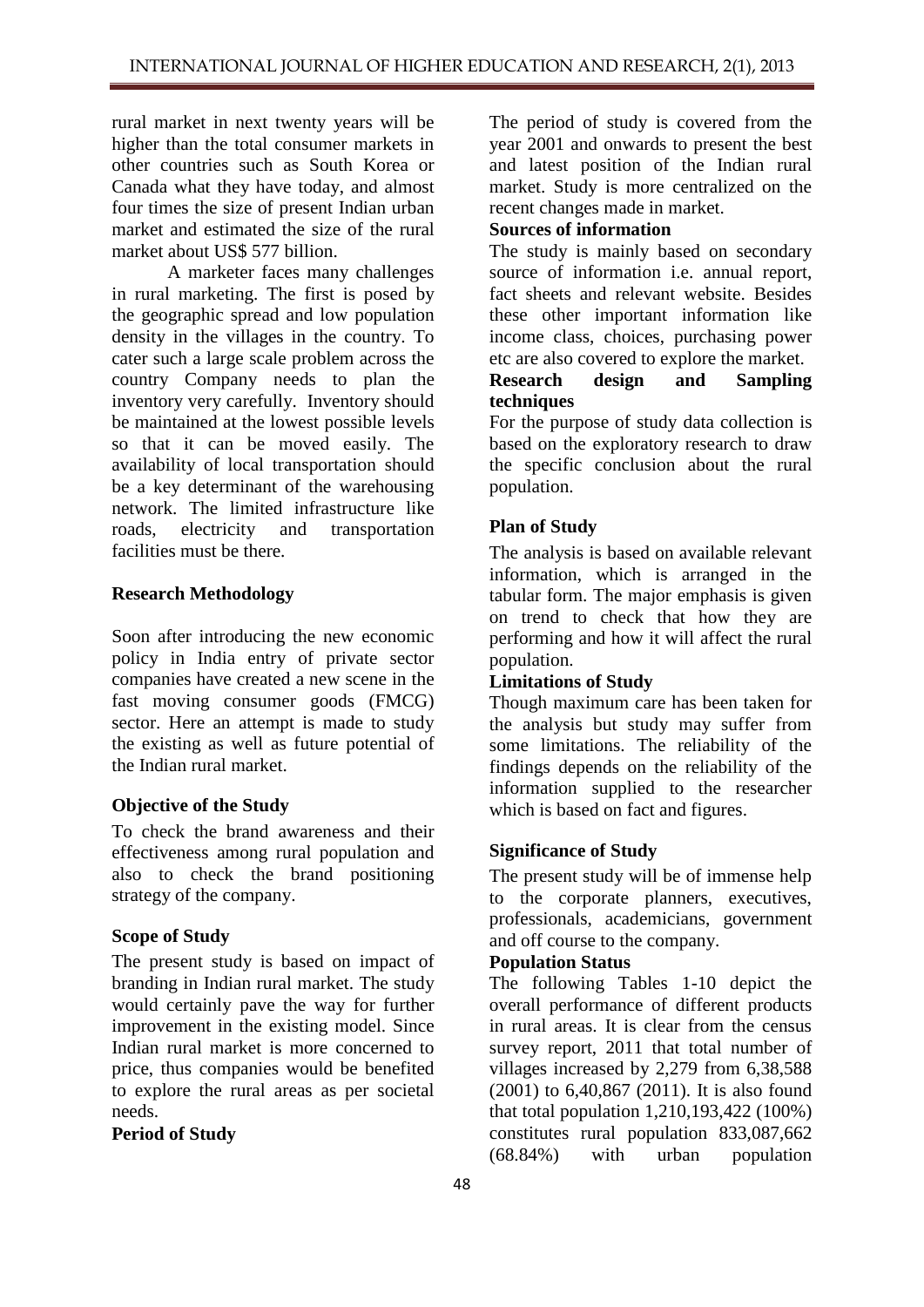377,105,760 (31.16 %). Top three states showing the absolute share under rural population are Uttar Pradesh 155.11 million 18.6%, Bihar 92.07 million 11.1% and West Bengal 62.21 million 7.5%.

Four states recorded declining trend in rural population during 2001-11. These are Kerala (26%), Goa (19%), Nagaland (15%) and Sikkim (5%). **TABLE 1:** Rural Population Statistics

| <b>Population</b> | Number of<br><b>Villages</b> | Percent age of<br>total Villages |
|-------------------|------------------------------|----------------------------------|
| Less than<br>200  | 114267                       | 17.90                            |
| 0200-0499         | 155123                       | 24.30                            |
| 0500-0999         | 159400                       | 25.00                            |
| 1000-1999         | 125758                       | 19.70                            |
| 2000-4999         | 069135                       | 10.80                            |
| 5000-9999         | 011618                       | 01.80                            |
| 10000 and         | 003064                       | 00.50                            |

According to the latest census 2011, the number of literates in India is 778.5 million which constitutes rural population 493.0 million, urban population 285.4 million. It simply shows there has been an increase of 217.8 million literates since last census in 2001, out of this 131.1 million were in rural areas and 86.6 million in urban areas.

| above |                                  |            |
|-------|----------------------------------|------------|
| ◡     | $\epsilon$ 262 $\epsilon$ 5<br>◡ | $\sqrt{2}$ |

Table-1 presents the population and village size details. It is evident from the table that villages (3064) with 10,000 populations constitute only 0.50% of the total villages. Maximum number of villages (159400) consist population of range of 500-999.

**TABLE 2:** Population

|       |      |           | (In Crore)        |
|-------|------|-----------|-------------------|
|       | 2001 | 2011      | <b>Difference</b> |
| India | 02.9 | 21.0      | $+18.1$           |
| Rural | 74.3 | 83.3      | $+09.0$           |
| Urban | 28.6 | 27<br>. . | $+09.$            |

*Source: www.censusindia.gov.in*

It is evident from the Table-2 that for the first time since independence, the absolute increase in population is more in  **TABLE 3:** Literacy Rate

urban areas than that in rural areas. Level of urbanization increased from 28.6% (2001) to 37.7% (2011).

| <b>FABLE 3: Literacy Rate</b> |  |  |
|-------------------------------|--|--|
|-------------------------------|--|--|

|       |      |      | (In percentage)   |
|-------|------|------|-------------------|
|       | 2001 | 2011 | <b>Difference</b> |
| India | 64.8 | 74.0 | $+09.2$           |
| Rural | 58.7 | 68.9 | 10.2              |
| Urban | 79.9 | 85.0 | $+05.$            |

*Source: www.censusindia.gov.in*

Table-3 clearly shows the overall development of literacy rate over the decade. It is also evident that improvement in literacy rate in rural area is more than that in urban areas. The rural urban literacy

gap which was 21.2 percentage points in 2001 has come down in 2011. Overall it shows a good sign.

**TABLE 4:** Male Literacy Rate

|             |                      |                         | (In percentage)   |
|-------------|----------------------|-------------------------|-------------------|
| <b>Male</b> | 2001                 | 2011                    | <b>Difference</b> |
| India       | 75.2<br>ر. ر         | $\Omega$<br>$0\angle 1$ | 6.8<br>÷          |
| Rural       | 70.7<br>$'U_{\cdot}$ | 78.6                    |                   |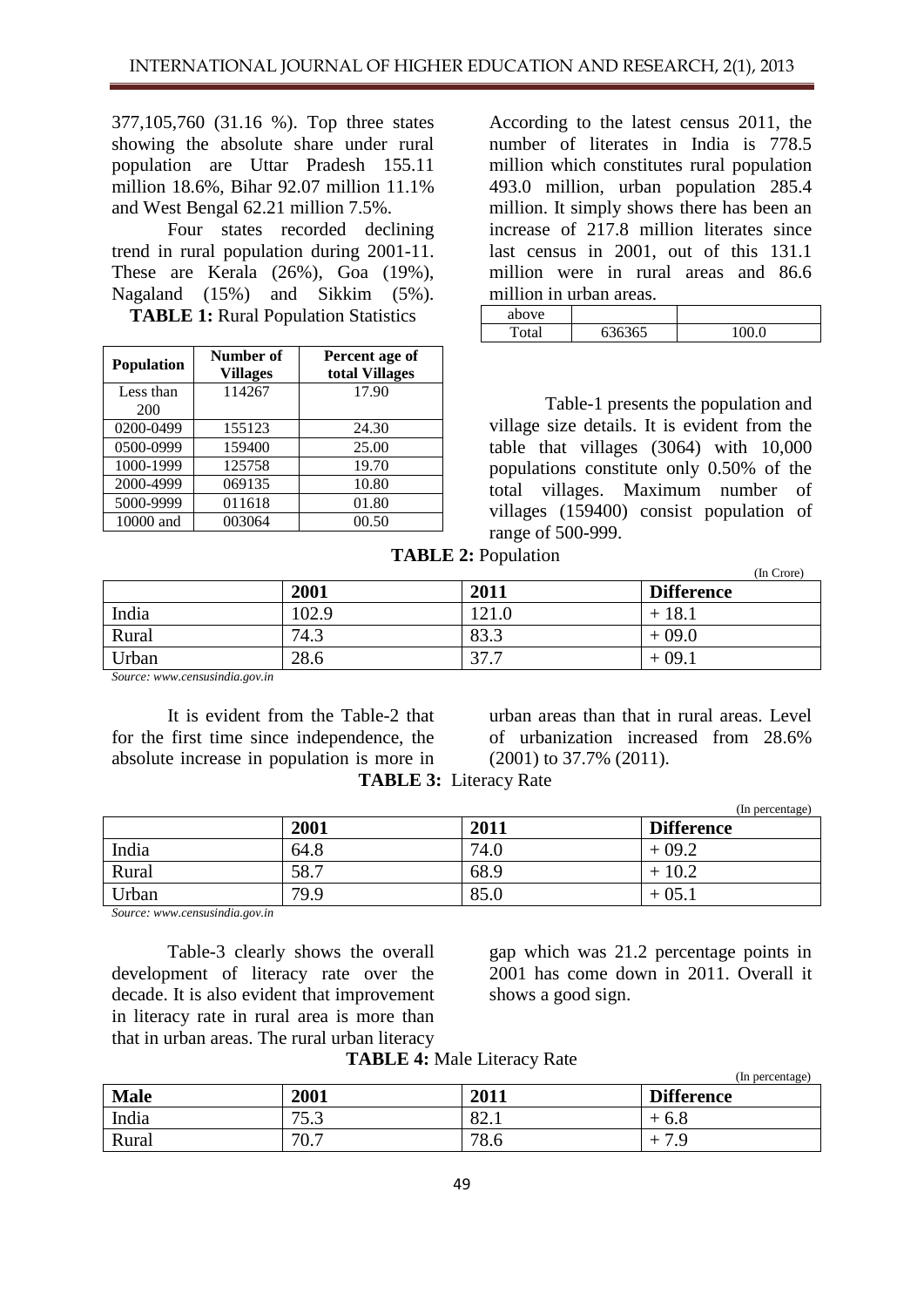|  | T<br>$\mathbf{U}$<br>.<br>n n<br>$\mathsf{u}$ | $\mathbf{O}$ | <u>.</u> |
|--|-----------------------------------------------|--------------|----------|
|--|-----------------------------------------------|--------------|----------|

*Source: www.censusindia.gov.in*

It is evident from the Table-4 that male literacy rate sharply increased in rural

areas. Overall male literacy rate in urban areas is higher than rural.

|               |             |      | (In percentage)   |
|---------------|-------------|------|-------------------|
| <b>Female</b> | 2001        | 2011 | <b>Difference</b> |
| India         | 53.7        | 65.5 |                   |
| Rural         | 46.1        | 58.8 | $+12$             |
| Urban         | 72 Q<br>4.7 | 79.9 | $+07.0$           |

**TABLE 5:** Female Literacy Rate

*Source: www.censusindia.gov.in*

It is evident from the Table-5 that improvement in female literacy is more than male literacy in both rural and urban areas. The gender gap in literacy has come down from 24.6 (2001) to 19.8 (2011) in rural areas. It may be noted here that those areas which are not categorized as urban areas are considered as rural area.

#### **Changing Face of Rural Customer**

In recent times rural India has witnessed a wave of change. Media exposure and increasing literacy levels people have become more aware in rural areas and they are demanding for better lifestyle. The educated rural males in the age group of 15-34 years is moving out to work in nearby towns and cities, and sending money to their families. This has created an indirect increase in disposable incomes and a surge in demand for consumer goods. The rural youth are slowly evolving as opinion leaders in influencing brand and product decisions in market that was swayed by village elders for centuries. Looking at the challenges and opportunity that rural markets offer, the future looks promising to those who can understand the dynamics of the rural markets and exploit them to their best advantage.

#### **Chik Shampoo Strategy**

Chik shampoo came up with a wide variety of changes to target the rural markets. Some of the changes that the company had adopted are as follows:

- 1) Adopting innovative ways of promotion by using different modes of advertisement in the form of jingles and cinema dialogues that would appeal the rural consumers even pasting the small pack of shampoo with newspaper to advertisement.
- 2) Slashing the price of the product to 50 paise per sachet so that rural consumers could afford it specially targeted daily users.
- 3) Changing the packaging of the product by introducing sachets instead of conventional bottles.
- 4) A wide variety of perfumed shampoos were available so as to give more option to the rural consumers.
- 5) The village Haats and Melas were used as an efficient way of the rural distribution channels.
- 6) The packaging looks of the products were modified and they were made to look more attractive to the rural consumers.

It can be seen that the Company has made significant changes in the 4 Ps of the marketing mix to ensure that their product successfully penetrate the rural markets. Strategically company's move to enter into the rural market in a small span of 5 years witnessed a sharp rise in the market.

Market share of the company has increased considerably from 04% (1998)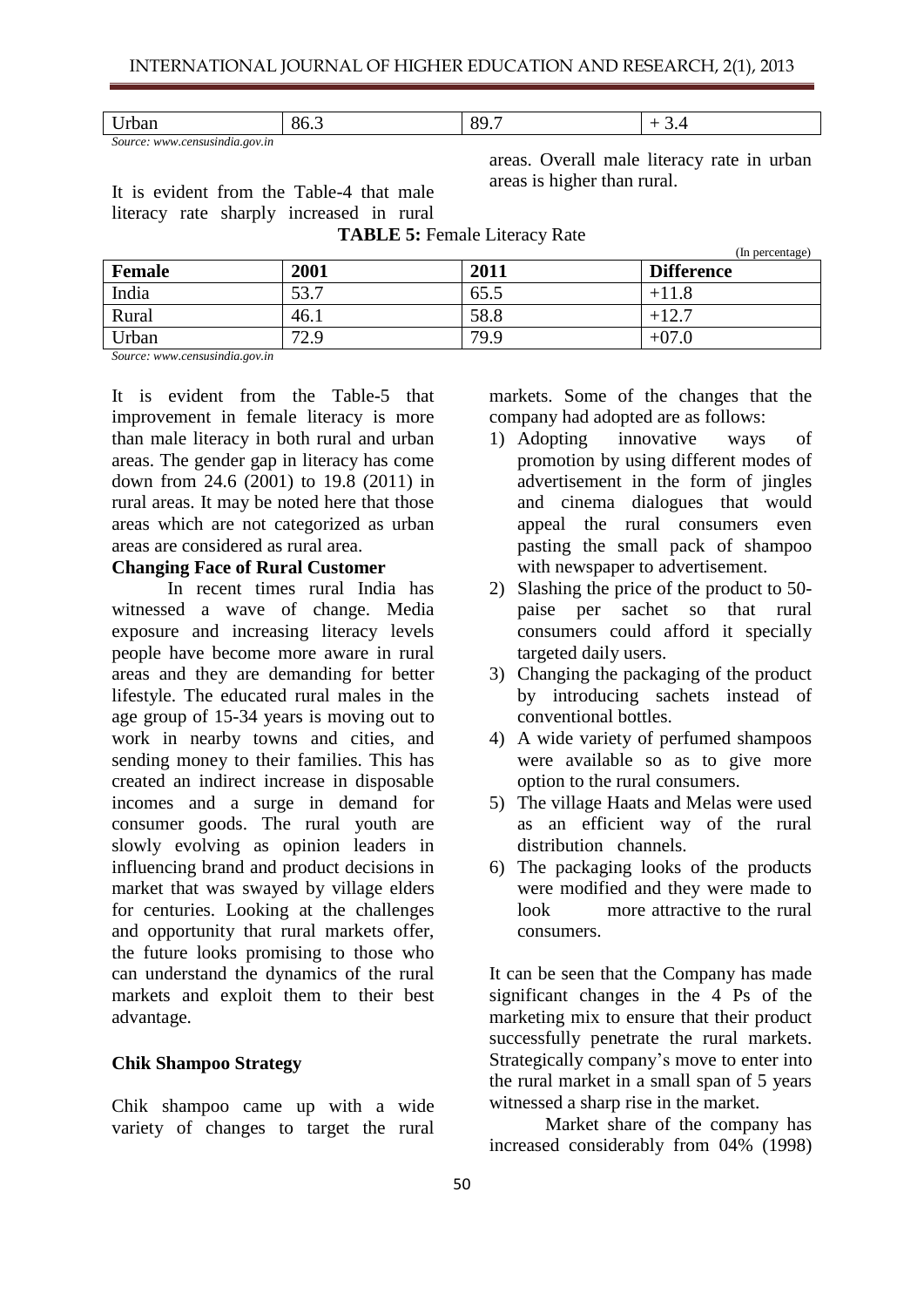to around 23% (2002), which means that the market share of Chik shampoo grew six times during the last five years. Apart from gaining the market share qualitatively shampoo was preferred by the mass. This was because the company made its shampoo more affordable and available to the rural market through efficient packaging, pricing, promotion and distribution. Here it may be noted that 65% of the total sales of the company come from the rural markets.

# **Strategic Issues**

Increasing literacy level and media exposure people are becoming more conscious to enjoy a better lifestyle. Brand consciousness is more in the mind set of rural people especially in youth segment it is raising. This clubbed with increasing disposable income of rural households has made the rural consumers more demanding in purchase behaviour than ever before. Therefore, rural India offers a tremendous market potential. It is a fact that one percent increase in India's rural income translates to a mind-boggling Rs 10,000 crore of buying power. Nearly two-thirds of all middle-income households in the country are in rural areas. Thus for the marketers have realised the fact and corporate world is now investing a sizeable marketing budget to target the rural consumers.

# **Brand Awareness**

Studies found that in the rural families there is a remarkable improvement regarding the products. For instance households are upgrading from indigenous teeth-cleaning ingredients to tooth powder and tooth-pastes. There is also a visible shift from local and unbranded products to national branded products from low priced brands to premium brands.

# **FMCG Consumption**

Most of the Companies like Hindustan Unilever Limited, Nirma Chemical Works, Colgate Palmolive and Parle have carved inroads not only into the heart of rural consumers but also in urban markets and achieved significant recognition from the country households.

| S. No. | Company              | <b>Household Penetration</b> | <b>Company's Ranking</b> |
|--------|----------------------|------------------------------|--------------------------|
|        | HUL                  | 88%                          |                          |
|        | Nirma Chemical Works | 56%                          | $\sim$ nd                |
|        | Colgate Palmolive    | 33%                          |                          |
|        | Parle                | 31%                          |                          |

 **TABLE 6:** Household Penetration by Companies

*Source: survey report*

It is evident from the Table-6 that HUL is the leading Company with 88% penetration level which is maximum. Whereas between Colgate Palmolive and Parle there is marginal difference.

| <b>S. No.</b> | <b>Company's Product</b> | Percentage volume of<br>local Brands/Unbranded | <b>Product Ranking</b> |
|---------------|--------------------------|------------------------------------------------|------------------------|
|               | Washing cakes            | 88%                                            | ъı                     |
|               | Tea                      | 56%                                            | $\lambda$ nd           |
|               | Salt                     | 33%                                            | $\gamma$ rd            |

**TABLE 7:** Household Penetration by Products

*Source: survey report*

It is evident from Table-7 that local brand in washing section is on the top. However salt is least preferred by the rural consumers. Still they rely on branded salt.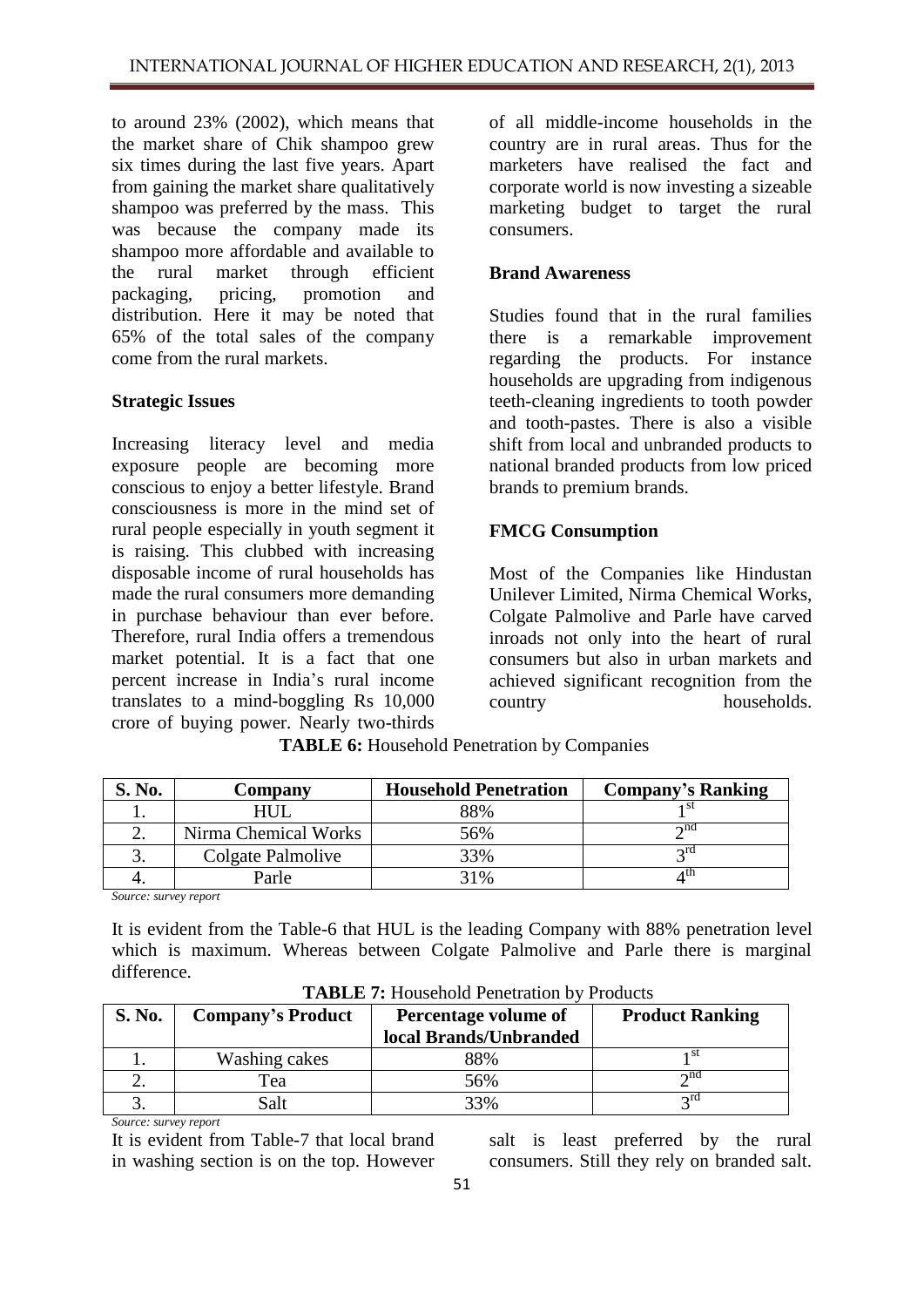It is an estimate that of the total expenditure on consumer goods in rural household approximately 44% is on food articles such as biscuits, tea, coffee and salt; 20% on toiletries, 13% on washing material, 10% on cosmetics, 4% on OTC

products and 9% on other consumables. Study also found that in the villages lowpriced brands are well accepted and one might feel that a larger proportion of the purchases made in rural market can be attributed to local/ unbranded players

| S. No. | <b>Product</b>       | <b>Product</b>     | <b>Brand with highest</b>  | <b>Ranking</b>  |
|--------|----------------------|--------------------|----------------------------|-----------------|
|        |                      | <b>Penetration</b> | <b>Penetration</b>         |                 |
|        | Salt                 | 91%                | Tata Salt                  | 1 <sup>st</sup> |
| 2.     | Washing cakes        | 88%                | Rin                        | 2 <sup>nd</sup> |
| 3.     | Edible oil           | 84%                | <b>Fortune Mustard Oil</b> | $3^{\text{rd}}$ |
| 4.     | Tea                  | 77%                | Tata Tea                   | $4^{\text{th}}$ |
| 5.     | Washing powder       | 70%                | Nirma                      | 5 <sup>th</sup> |
| 6.     | <b>Talcum Powder</b> | 65%                | Ponds                      | 6 <sup>th</sup> |
| 7.     | Toilet Soap          | 64%                | Lifebuoy                   | $\neg$ th       |
| 8.     | <b>Biscuits</b>      | 61%                | Parle - G                  | 8 <sup>th</sup> |

#### **TABLE 8:** Household Penetration

.

 *Source: survey report*

Table-8 shows that Tata Salt has topped the category with 91% penetration level. Ponds is the leader in the talcum powder category with a penetration of 65% and its rivals like Nycil and Liril are trailing far behind. Moreover, 60% of the Ponds users are loyal to their company. This reflects the strength of the brand in rural market.

Study clearly shows that there is a vast scope for the companies in rural market, because household percentage shows further improvement. Though the commodity products have greater<br> **TAPLE 0:** Hencefold P.

penetration, traditionally urban categories such as skin creams and talcum powder have also made a mark. While the urban consumer's consumption of talcum powder suffered a setback, the rural talcum powder market darted ahead. This clearly indicated that after being considered urban for a long time, some categories are now taking a rural face. In most of the cases, it is the rural market that is actually driving the growth of category.

| <b>TABLE 9:</b> Household Penetration by Products |  |
|---------------------------------------------------|--|
|                                                   |  |

| S. No. | <b>Product</b>        | <b>Household Penetration (Rural %)</b> |
|--------|-----------------------|----------------------------------------|
|        | Skin creams           | 75% (60%)                              |
|        | <b>Talcum Powders</b> | 65% (70%)                              |

*Source: survey report*

In the skin care category Fair & Lovely fairness cream, with a penetration of 75%, of which 60% of the skin care market belongs to rural areas. Similarly under Talcum Powder category Ponds with 65% penetration level is enjoying a monopoly

in the rural markets. Rural India is not averse to trying out the premium brands at high prices. A study indicated that a majority of the premium brand users are using the brand for the first time. Surveys also reveal that trials are not restricted to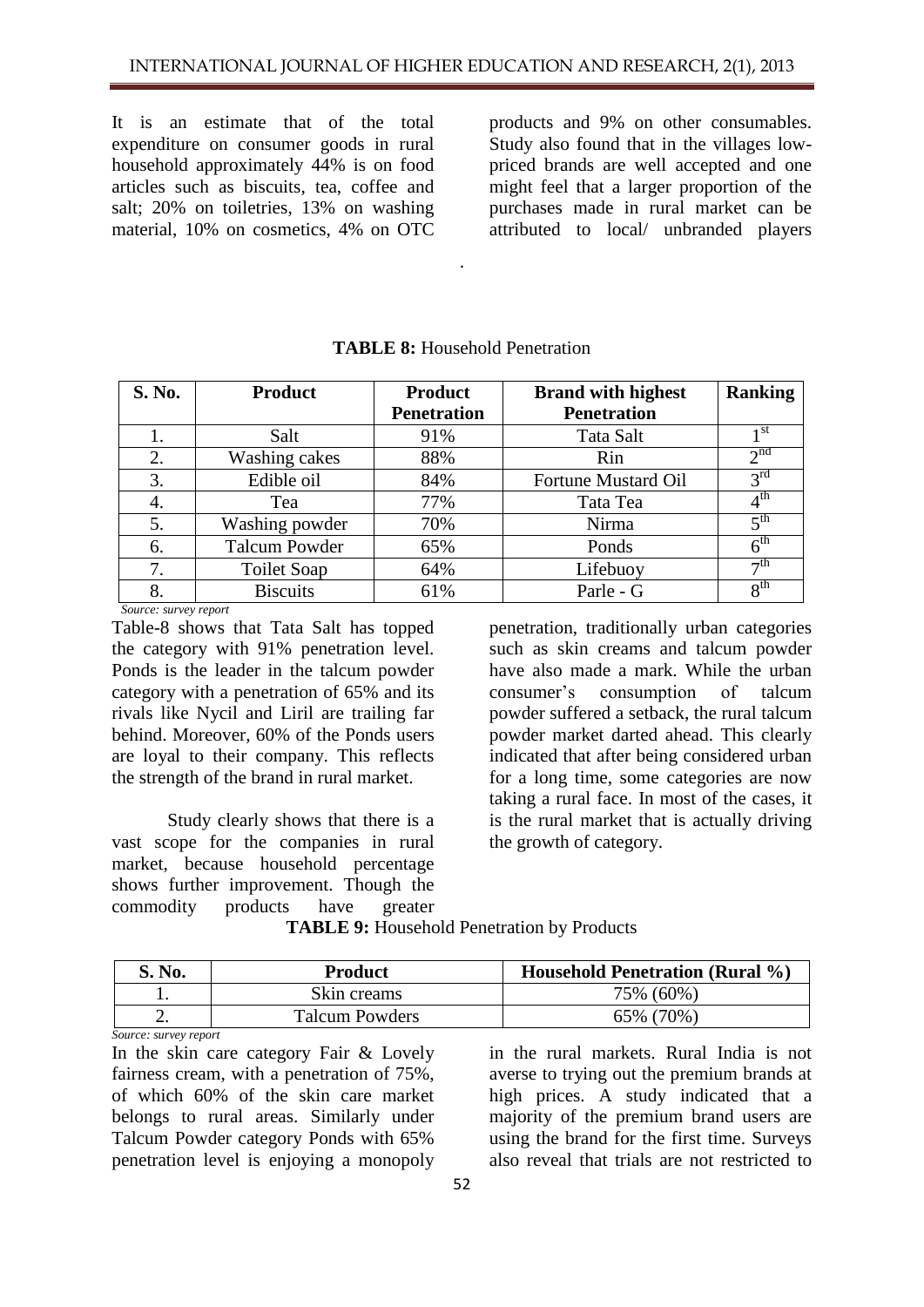the more affluent echelon of the villages. The experimenting households are moreor-less evenly spread across the various

socio-economic clusters of the rural market.

| S. No. | <b>Brand</b> | <b>Penetration of ProductUsers</b> |
|--------|--------------|------------------------------------|
| . .    | Surf         | 6.2%                               |
| ∠.     | Ariel        | 4.5%                               |
| J.     | Pantene      | 1.8%                               |
|        | Denim        | 18%                                |

**TABLE 10:** Penetration by Products

*Source: survey report*

It is evident from Table-10 that Surf has captured the major market and Ariel is next to Surf. Study also found that rural youths are more open to fresh concepts as against their elderly family members. Many of the households using premium brands also use mass brands, most of the households using tooth powder also use tooth paste. It may be noted that 15% of Surf and 12% of Ariel using families also use Nirma detergent and 20% of Sunsilk households' users use Clinic shampoo too.

## **Effective Rural Marketing Mix Strategies**

Rural population due to its irregular income and limited resources is highly price sensitive. Ensuring a high market share and deep penetration will ensure large volumes thereby achieving overall economies. This overall price benefit has to be passed on to the consumer who requires value for money products. Godrej has introduced three brands of Cinthol Fresh, Fair Glow and Godrej in small packs are specially meant for the rural areas. HUL has launched a variant of its largest selling soap brand of Lifebuoy. Typically Indian villages have a population ranging from a few hundred to 5,000. It is up to the manufacturer how to decide where population is less than 2,000.

In electronic segment LG Company has planned a sharp strategy over the cities and towns besides the metros cities to tap these unexplored markets for which LG has set up area offices with rural and remote area offices. Since promotion shows all the activities undertaken to make the products and services to the preferred

users. Promotion always creates a challenge in rural markets because of the fact that villages have weak population density and widely spread over large remote areas and poor media coverages.

NCAER sponsored India Society of Advertisers in its survey studied the socio- economic effects of advertising. It covered 3,836 household in 50 towns and 50 rural districts in 10 states. Study found that 16% of rural and 25% of urban customers felt that advertising influenced them too frequently or always to buy product which they do not really needed. Therefore, poor media penetration has to be overcome by extensive use of local media, haats and weekly bazaars. At present communication for rural markets calls for a different kind of outlook. There must be a strong accent on helping the